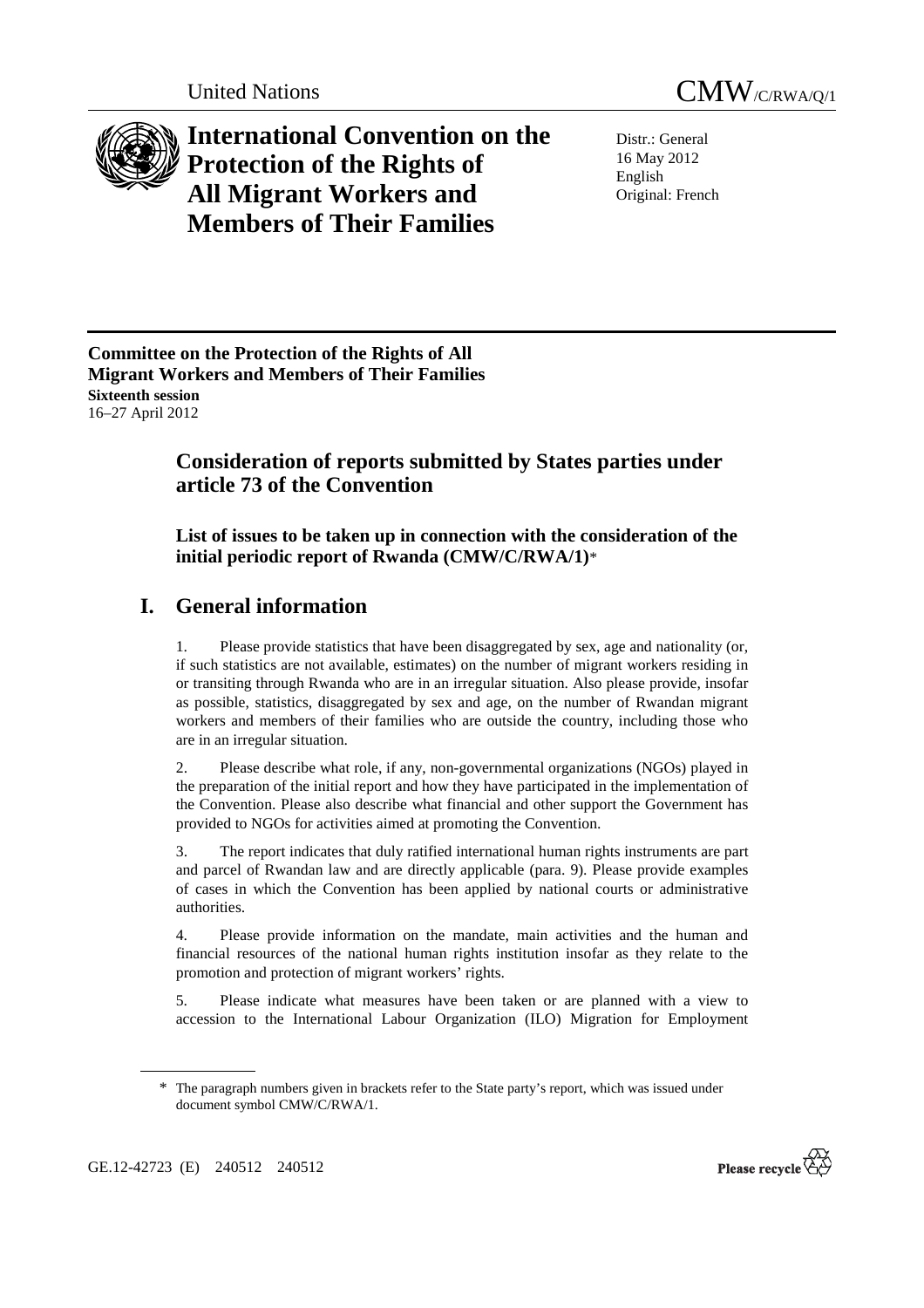Convention (Revised), 1949 (No. 97) and the ILO Migrant Workers (Supplementary Provisions) Convention, 1975 (No. 143).

6. Please indicate whether the State party has taken or plans to take steps to make the declarations provided for in articles 76 and 77 of the Convention.

# **II. Information relating to the articles of the Convention**

## **A. General principles**

7. Please supply information on: (a) the judicial bodies and/or administrative structures authorized to examine complaints from migrant workers and their family members concerning violations of their rights, including those who are undocumented or in an irregular situation; (b) the complaints examined by those bodies since the Convention entered into force for Rwanda in 2008 and the decisions handed down in those cases; and (c) the compensation awarded to the victims of those violations.

## **B. Part III of the Convention**

## **Article 17**

8. Please describe the types of penalties imposed on migrant workers for violations of immigration laws. Please also indicate the number of migrants, disaggregated by sex, age and nationality, who are currently being held in administrative or judicial detention for violations of immigration laws. Please provide information on the decisions taken in their cases, the places of detention where they are being held and the conditions under which they are held. Please also indicate whether or not they are separated from convicted prisoners and persons being held in pretrial detention. Please also indicate how long they are held in detention, on average, and whether or not the country's laws set out a maximum period during which such persons may be held in custody.

### **Article 22**

9. Please supply information, disaggregated by sex, age and nationality, on migrant workers and members of their families who have been expelled from Rwanda since 2008. Please describe the deportation procedures used. Please indicate whether there have been any collective expulsions since 2008 and whether collective expulsion is prohibited. Indicate whether a migrant worker who has been served with a deportation order may explain why she or he should not be expelled and, if so, how. Also indicate whether or not appeals against deportation orders have a suspensive effect. Please indicate, in particular, if the persons served with such orders are advised of that fact in a language that they can understand.

#### **Article 25**

10. Please provide, insofar as possible, information on the steps that have been taken or are planned to ensure that migrant workers employed in the informal sector, particularly those employed in domestic service, are not exploited or subjected to abusive working conditions. Please indicate what measures have been taken or are planned with a view to accession to the ILO Domestic Workers Convention, 2011 (No. 189).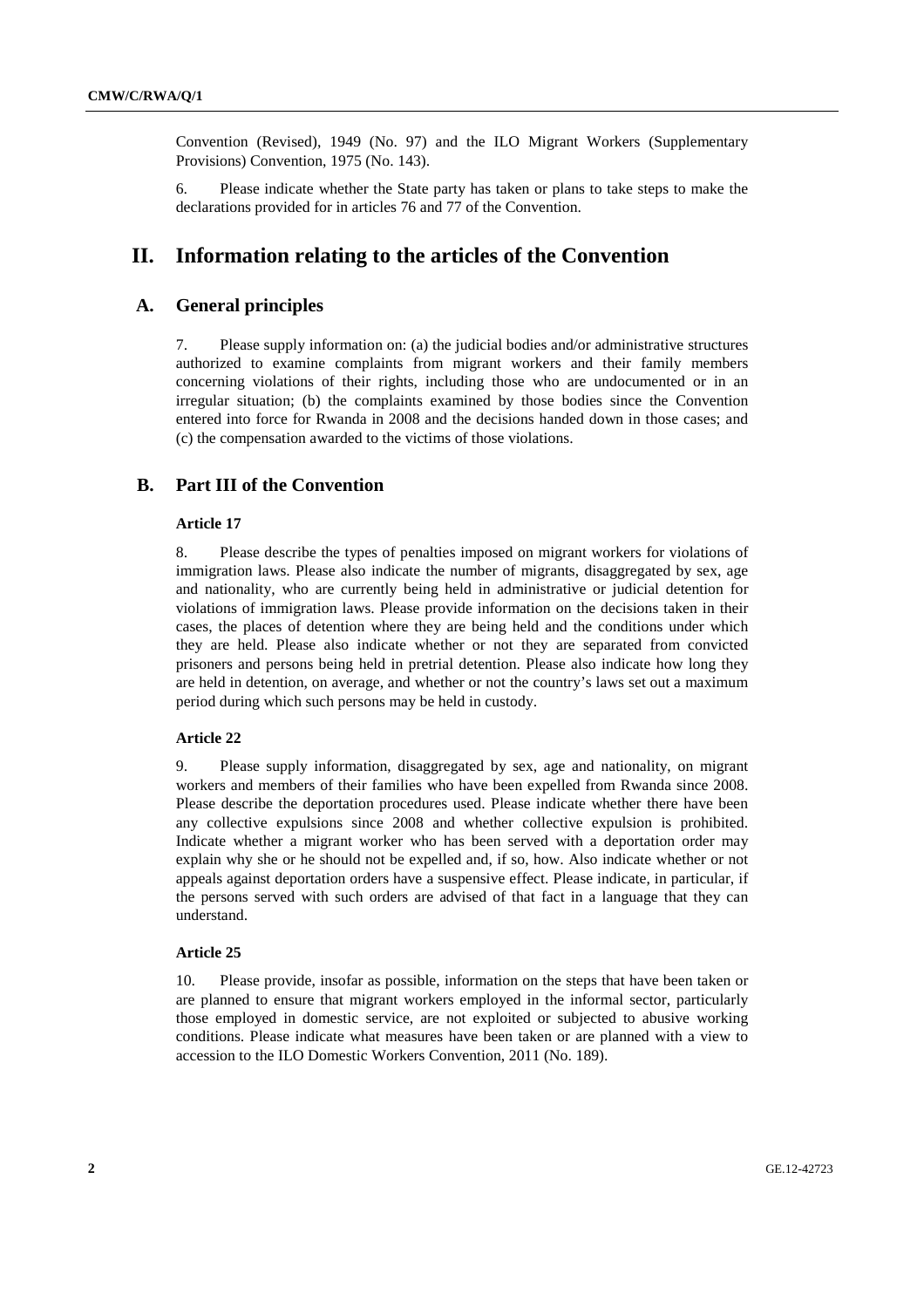#### **Article 28**

11. The report indicates that everyone living in Rwanda has the right of access to health care (para. 88). Please indicate whether that principle is also applied to migrant workers and members of their families who are undocumented or in an irregular situation and describe what kind of access to health care they have. The Committee has been provided with information which indicates that, in some sectors, migrant workers are not able to sign up for a health insurance scheme. Please comment on that information in the light of article 28 of the Convention.

#### **Article 30**

12. The report indicates that the right to education for all, without discrimination, is set forth in article 40 of the Constitution (para. 74). Please provide information on how that principle is actually applied in the case of the children of migrant workers. Please tell the Committee whether primary education is compulsory and free for all children of migrant workers, including those who are in an irregular situation. Please also provide statistics on the enrolment rates for children of migrant workers in institutions of primary, secondary and higher education.

#### **Article 33**

13. The report describes the steps taken to disseminate and promote the Convention (para. 42). Please describe the impact of those measures and indicate how familiar migrants actually are with their rights under the Convention and particularly with their right to have access to social services, their right to join trade unions and their right to the same treatment as that granted to nationals of the State party in respect of remuneration and working conditions. Please specify whether or not the State party has put in place targeted information and training programmes on the Convention for police officers, embassy and consulate officials, social workers, judges, prosecutors and other relevant public officials.

## **C. Part IV of the Convention**

#### **Article 37**

14. Please indicate how the State party informs Rwandan citizens wishing to emigrate about their rights under the Convention. In this regard, please specify what services and guidance the State party offers to migrant workers before their departure.

#### **Article 41**

15. Please indicate the measures taken to ensure that Rwandan migrant workers and their family members can exercise their right to vote and their right to stand in elections held in Rwanda.

#### **Article 44**

16. The report indicates that the law on immigration and emigration sets out guarantees for family reunification and provides for measures to make it easier for foreigners residing permanently in the State party to be reunited with their family members (para. 84). Please specify what legal provisions uphold this principle; provide statistics on practices related to family reunification as it pertains to migrant workers; and indicate what steps are taken to protect the family unity of migrant workers residing temporarily in Rwanda.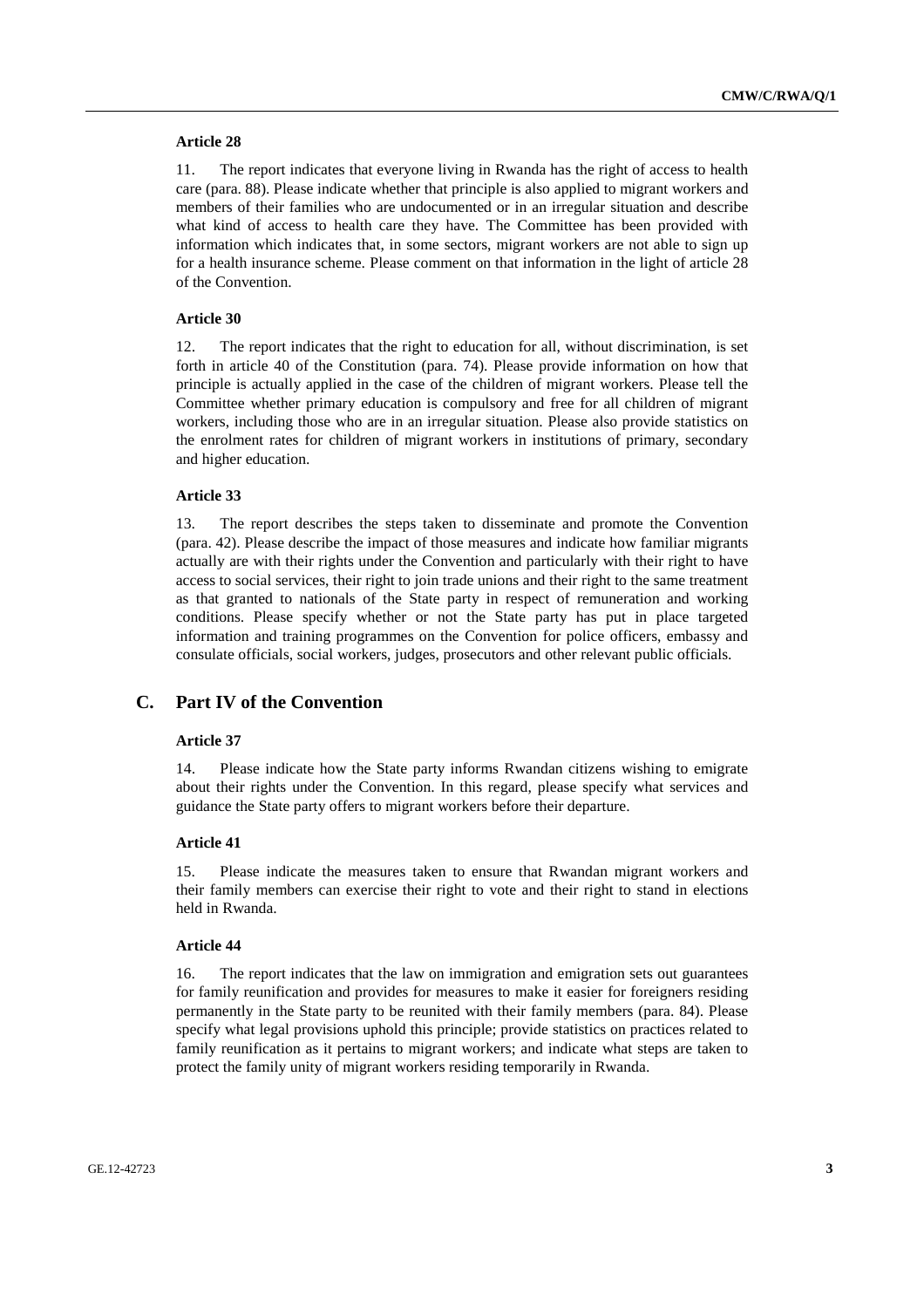#### **Article 46**

17. The report states that migrant workers in certain occupational categories are exempted from paying import duties on their personal effects upon arrival in Rwanda (para. 31). Please indicate whether this exemption also applies: (a) to imported materials necessary for the exercise of such workers' remunerated activity; (b) to all migrant workers at the time of their initial admission to and their final departure from Rwanda; and (c) to Rwandan migrant workers and their family members upon their departure from and their final return to Rwanda.

#### **Article 47**

18. Please indicate what measures have been adopted to facilitate the transfer of migrant workers' earnings and savings to persons in the State party, including any agreement to reduce the cost of these operations for migrant workers.

## **Article 52**

19. Please indicate whether any restrictions or conditions are placed on migrant workers' exercise of the right to freely choose their remunerated activity.

## **D. Part VI of the Convention**

#### **Article 65**

20. Please provide information on the services offered to migrant workers by embassies and consulates, including the percentage of Rwandan migrant workers living abroad who have benefited from these services, the cases in which these services have been provided, and problems or obstacles that the State party encounters in providing them.

#### **Article 67**

21. Please provide information on the number of Rwandan migrant workers returning to the country. Please indicate what measures are taken to ensure that their return goes smoothly and to facilitate their long-term social and cultural reintegration. Please provide information on the procedures in place to facilitate the return of Rwandans who do not meet the criteria outlined in article 6 of Act No. 4/2011 of 21 March 2011 on immigration to and emigration from Rwanda, namely, the requirement that they hold a valid travel document or other proof of Rwandan citizenship.

#### **Article 68**

22. The Committee has been informed that Rwandan children are being recruited and sent to Kenya, Uganda and Tanzania, where they are forced to perform agricultural labour or subjected to domestic slavery or prostitution. The Committee has also been informed that some children from neighbouring countries are being subjected to prostitution or forced labour in Rwanda. Please comment on this information in the light of article 68 of the Convention and indicate whether the State party intends to conduct a study on the trafficking of migrant workers from, through or to Rwanda.

23. Please provide information, disaggregated by sex, age and nationality, on the number of people who have been illegally trafficked to, from or through the State party since 2008. If exact figures are not available, please provide estimates. Please provide an update on the progress made towards the adoption of the new Criminal Code, which will contain provisions that define and prohibit all forms of trafficking in human beings, and of the bill on the suppression, prosecution and punishment of trafficking in human beings.